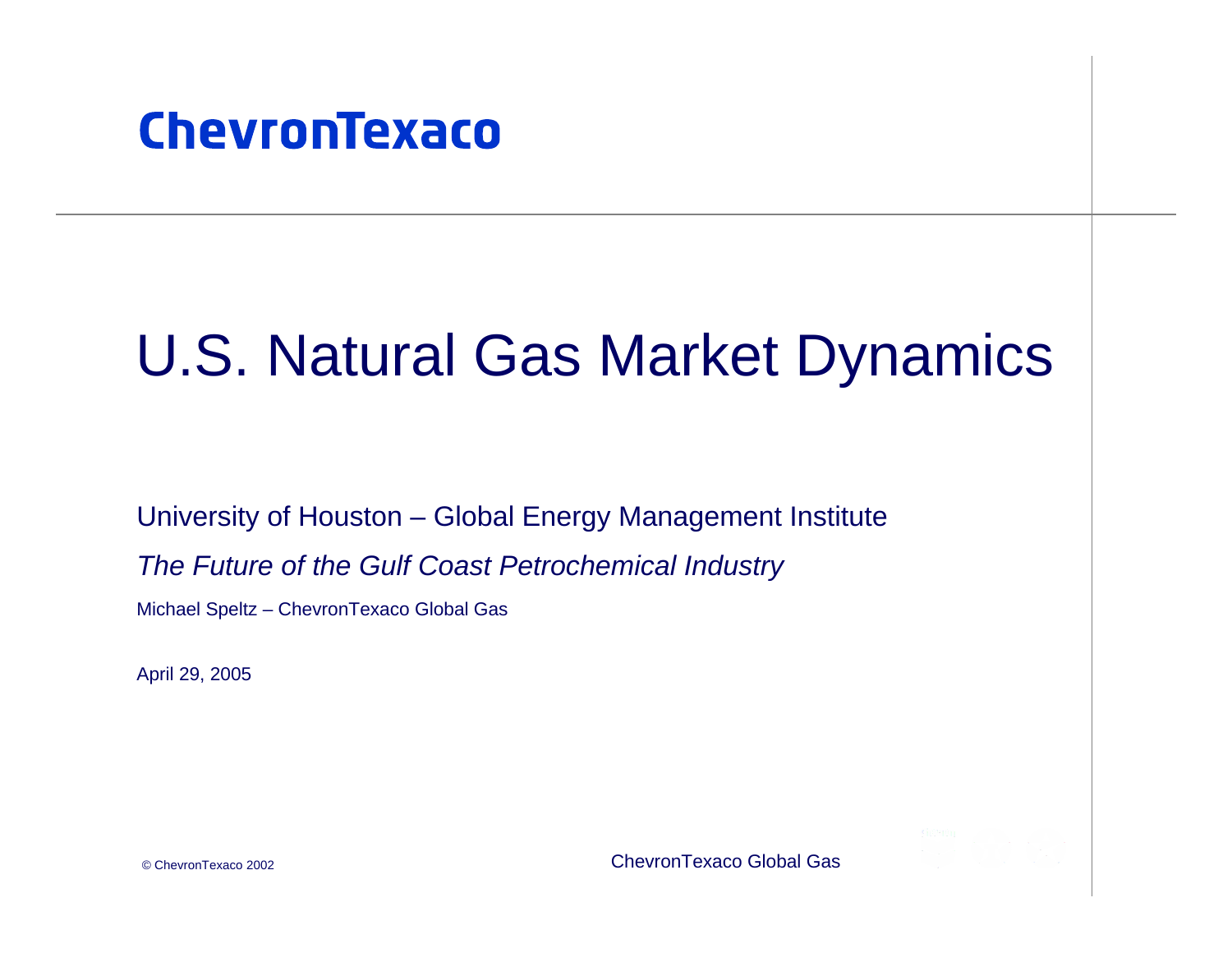# Legal Disclaimer

ChevronTexaco has obtained the permission and consent to make the information contained in this presentation available to the conference participants. ChevronTexaco does not make any representations or warranties either express or implied as to the accuracy or completeness of the information, the text, graphics, links or other items contained herein or with respect to the suitability, feasibility, merchantability, title or condition of any of the information contained herein. Conference participants' use of the information contained in this presentation is at their own risk, and ChevronTexaco expressly disclaims any liability for any errors or omissions and for the use or interpretation thereof by others. The information contained in this presentation is for informational purposes only.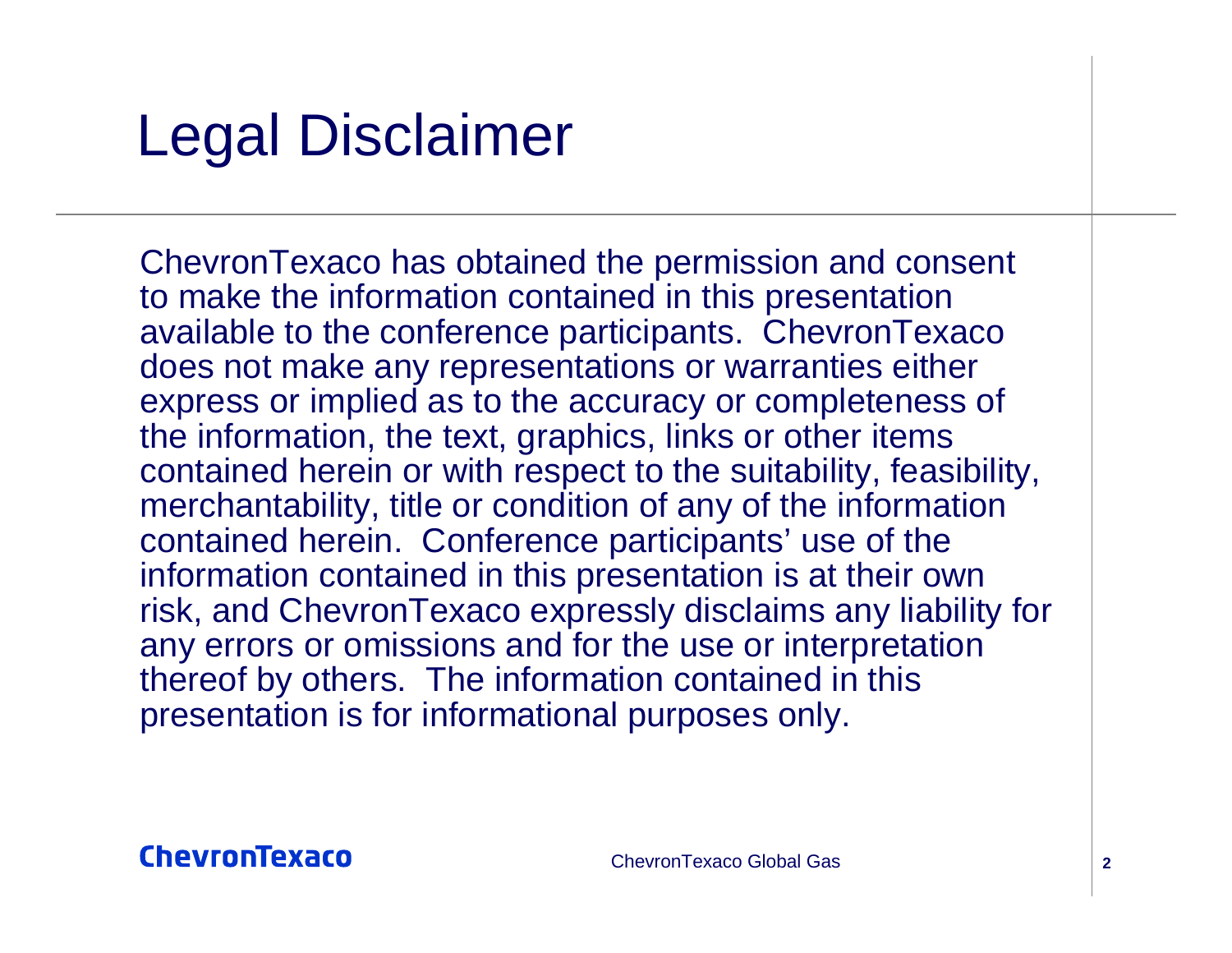# Discussion Overview

- Gas Drilling & Gas Price
- Gas & Oil Price Relationship
- Power Generation Demand and Coal Price
- Industrial Demand
- Henry Hub Price Projections
- Projected LNG Imports & Potential Impact on Gas Liquids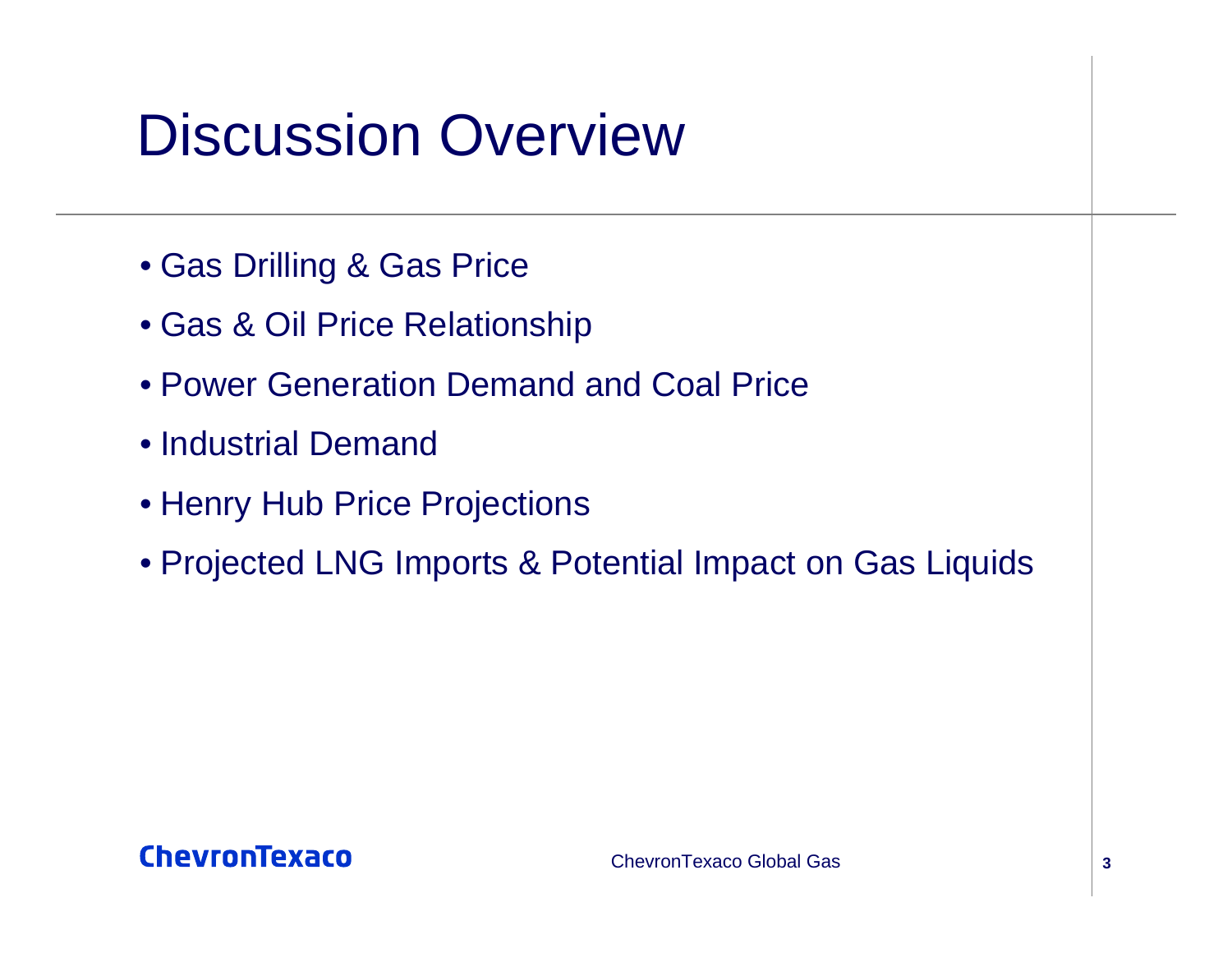## U.S. Gas Production Essentially Flat – Despite Sharply Higher Drilling Activity

**U.S. Dry Gas Production & Gas Oriented Rig Count**

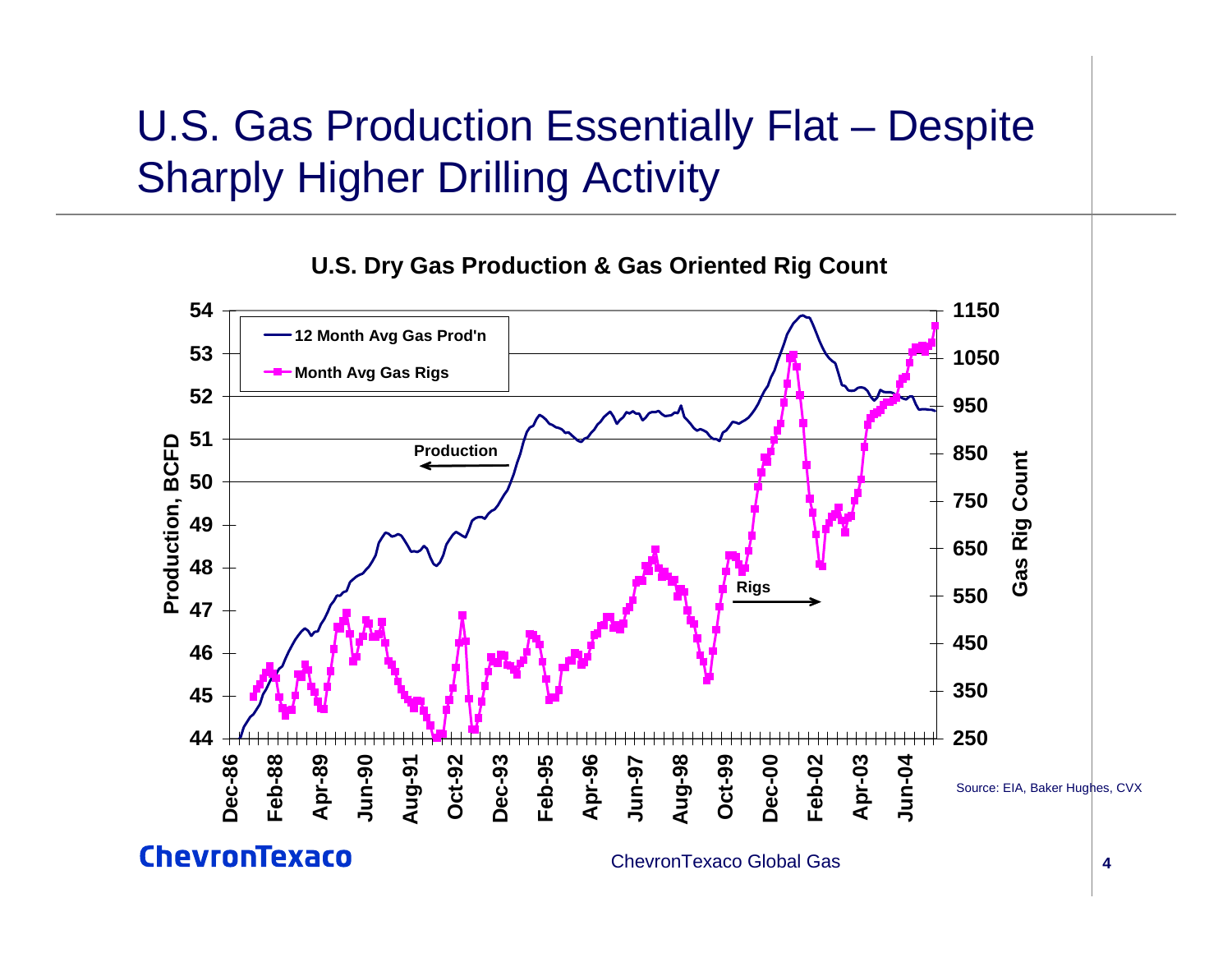### Drilling Activity is Responsive to Gas Price

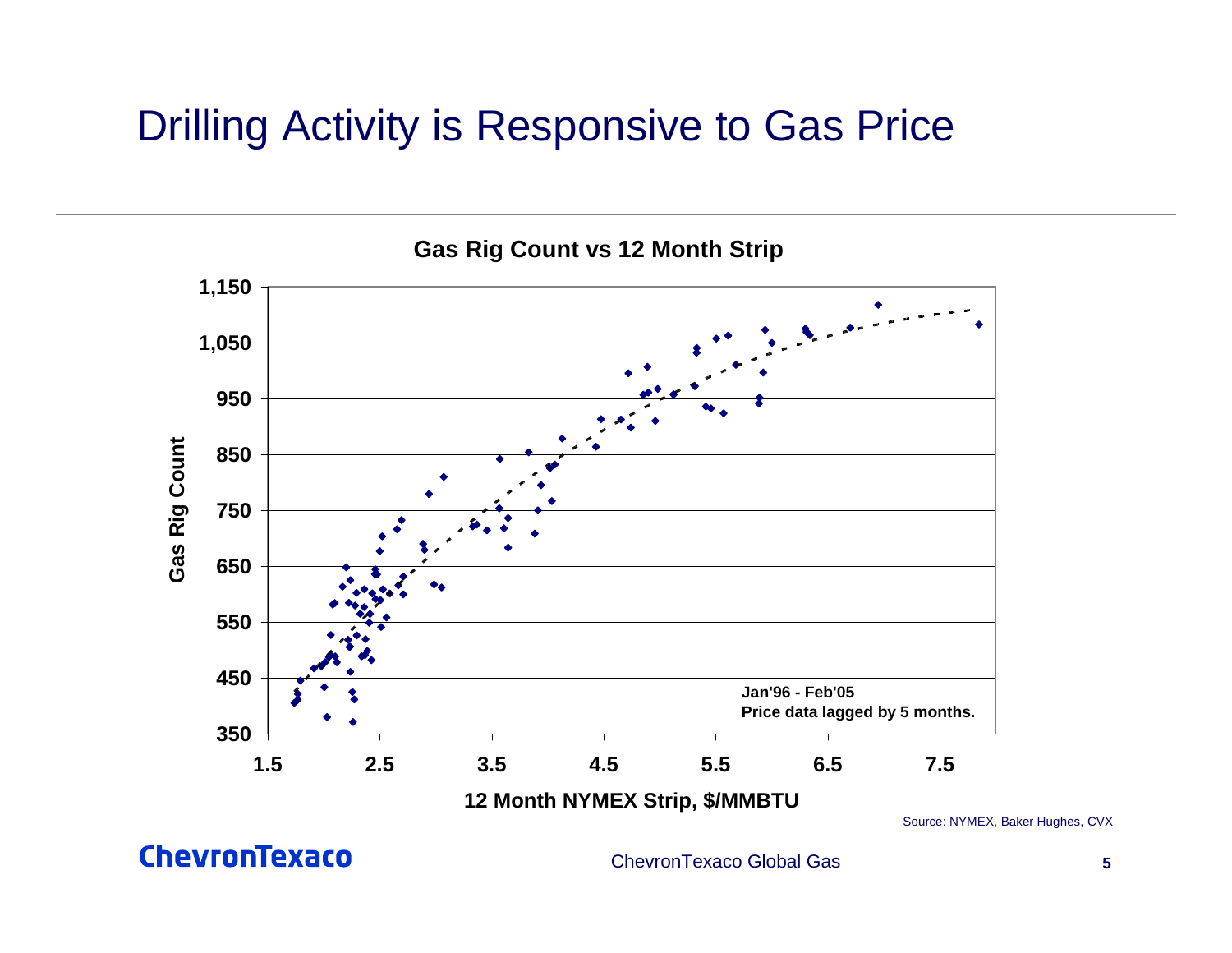### Oil & Gas Price Relationship has Changed



**ChevronTexaco**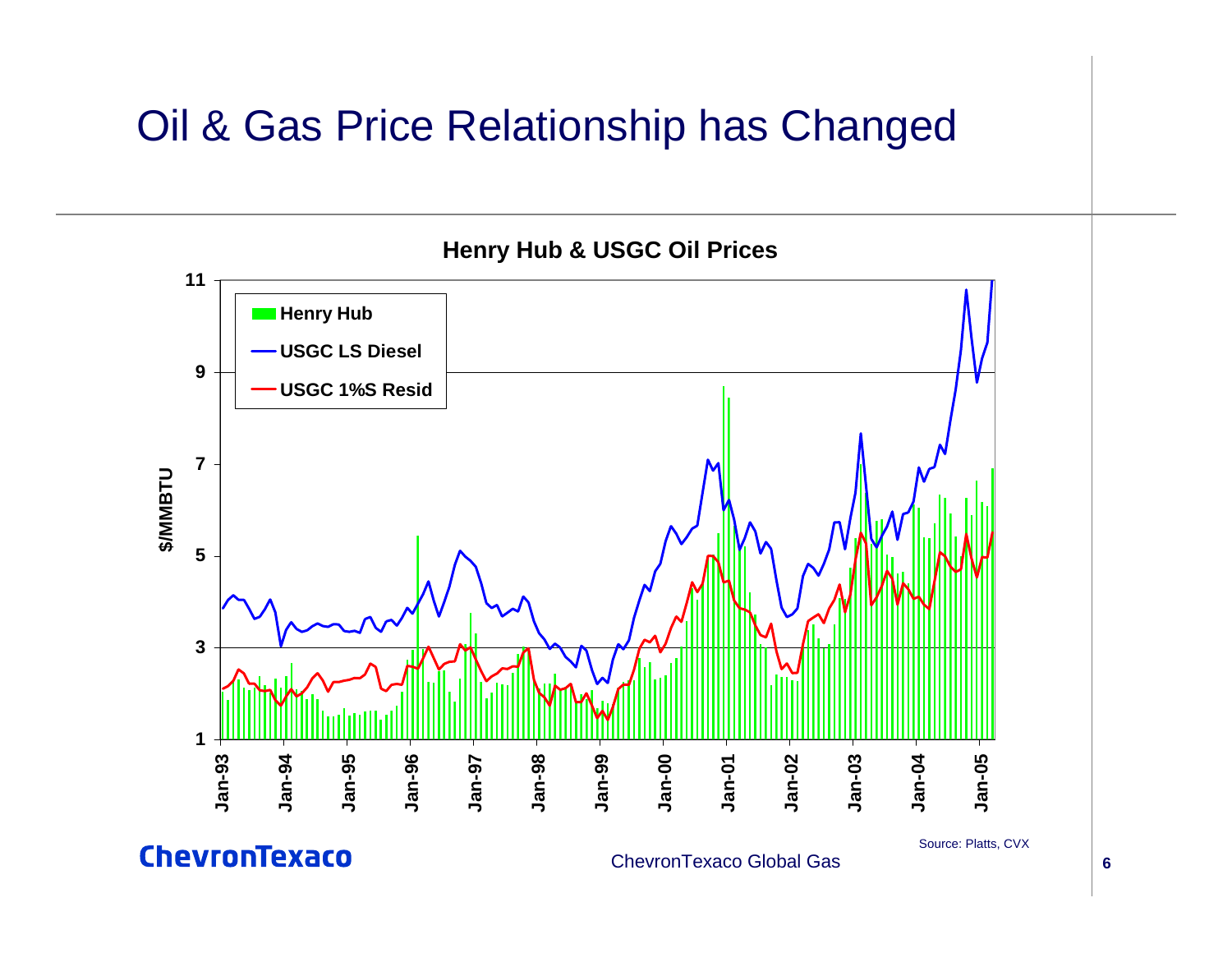### Henry Hub Price has Strengthened Significantly Relative to Crude Oil



Source: Platts, CVX

ChevronTexaco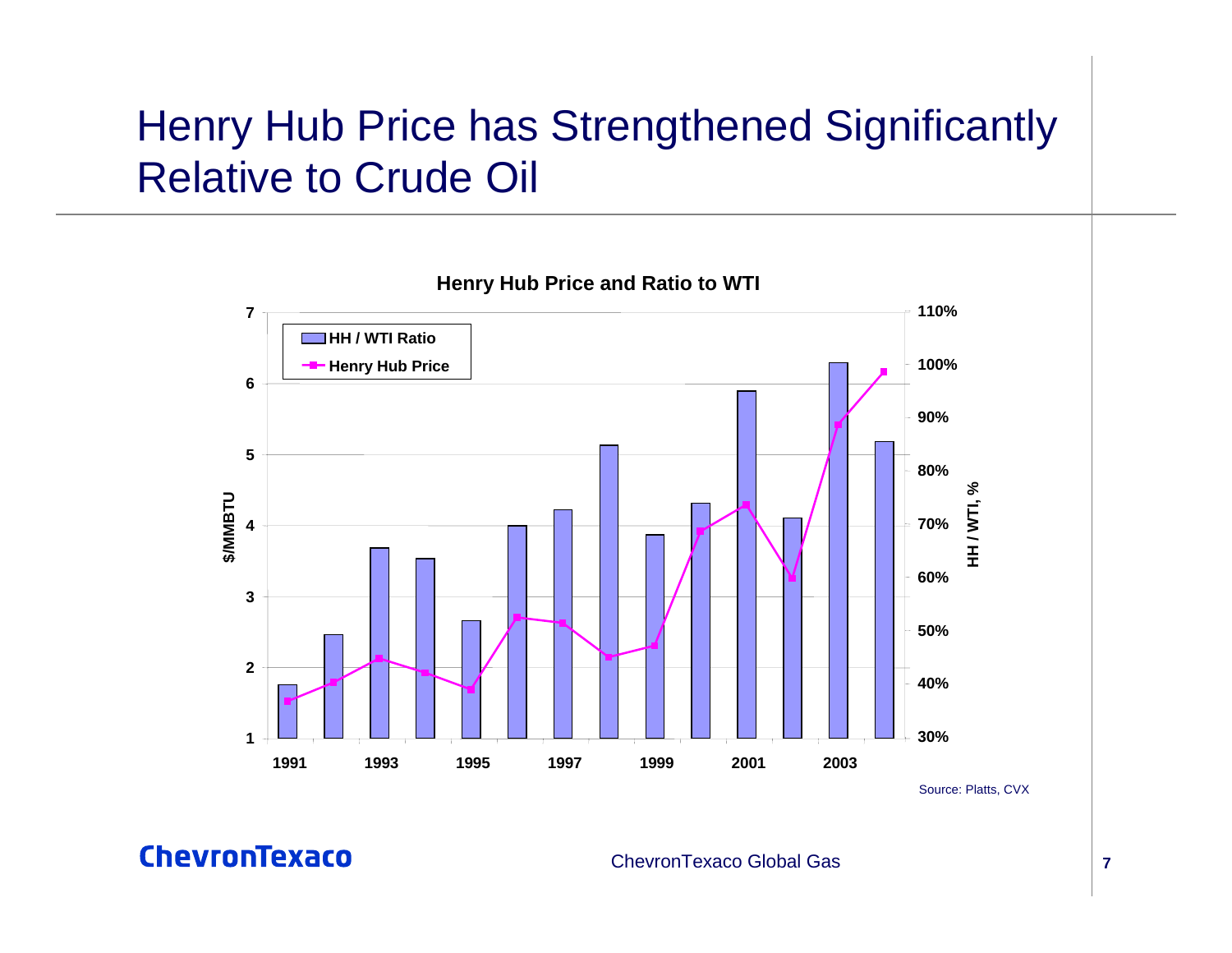## Projected Power Gen Capacity Additions Dominated by Gas



**ChevronTexaco** 

#### ChevronTexaco Global Gas

**8**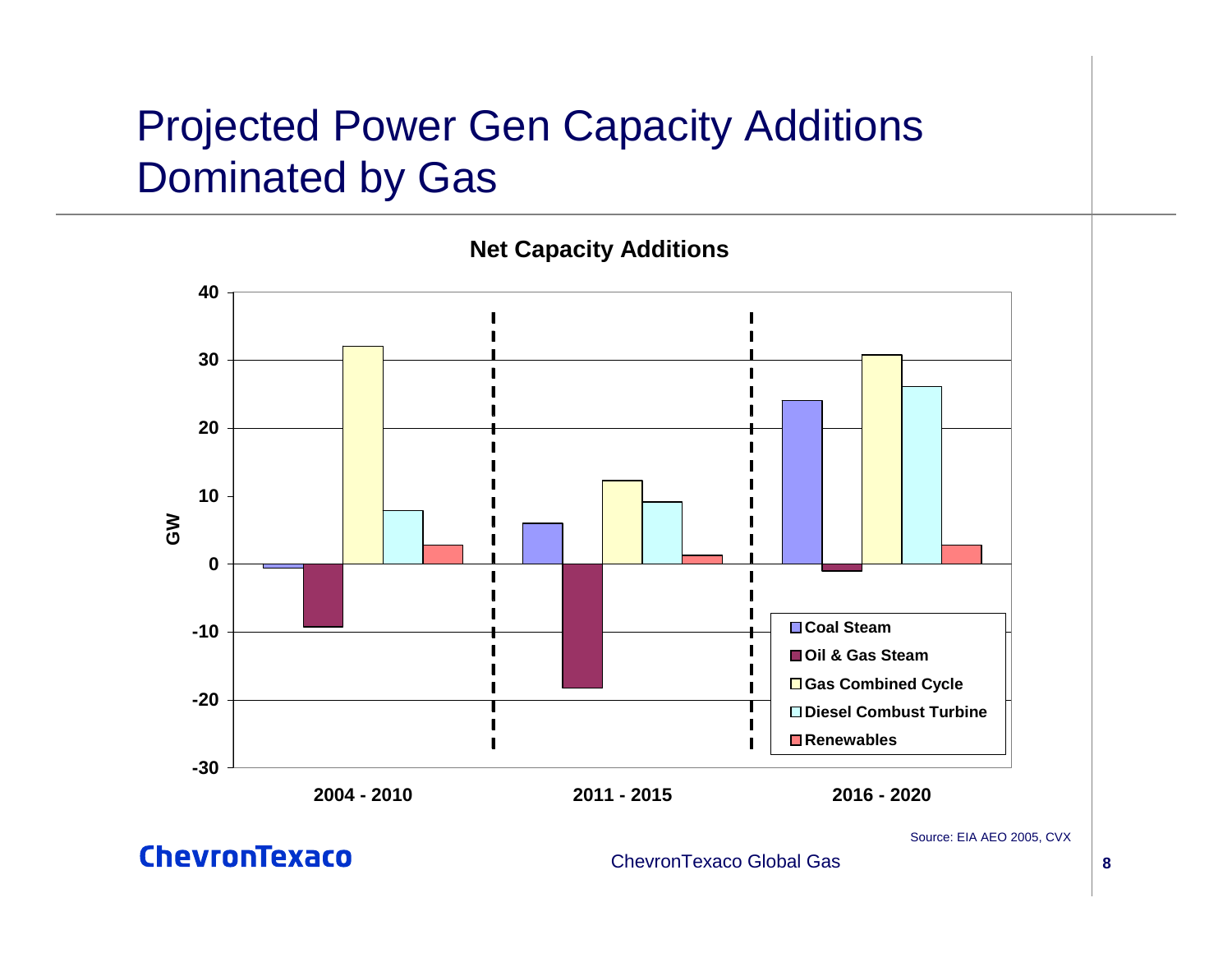### Gas Projected to Remain Fastest Growing Source of Power Generation



**U.S. Total Power Generation by Primary Energy**

ChevronTexaco

ChevronTexaco Global Gas

Source: EIA AEO 2005, CVX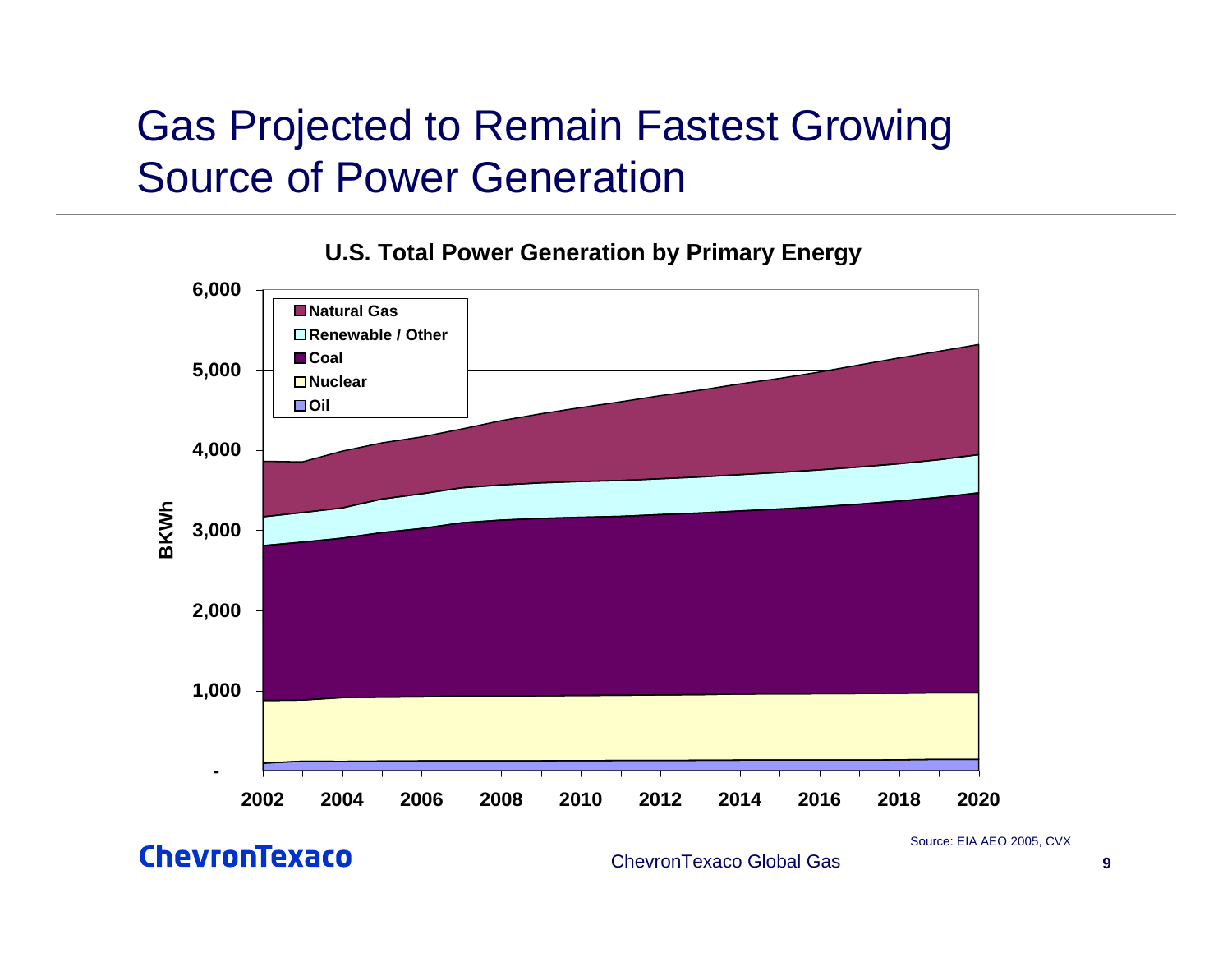### In the East, Gas Can Compete with Inefficient Coal at ~\$4/MMBTU



ChevronTexaco

ChevronTexaco Global Gas

 **10**Source: PIRA, CVX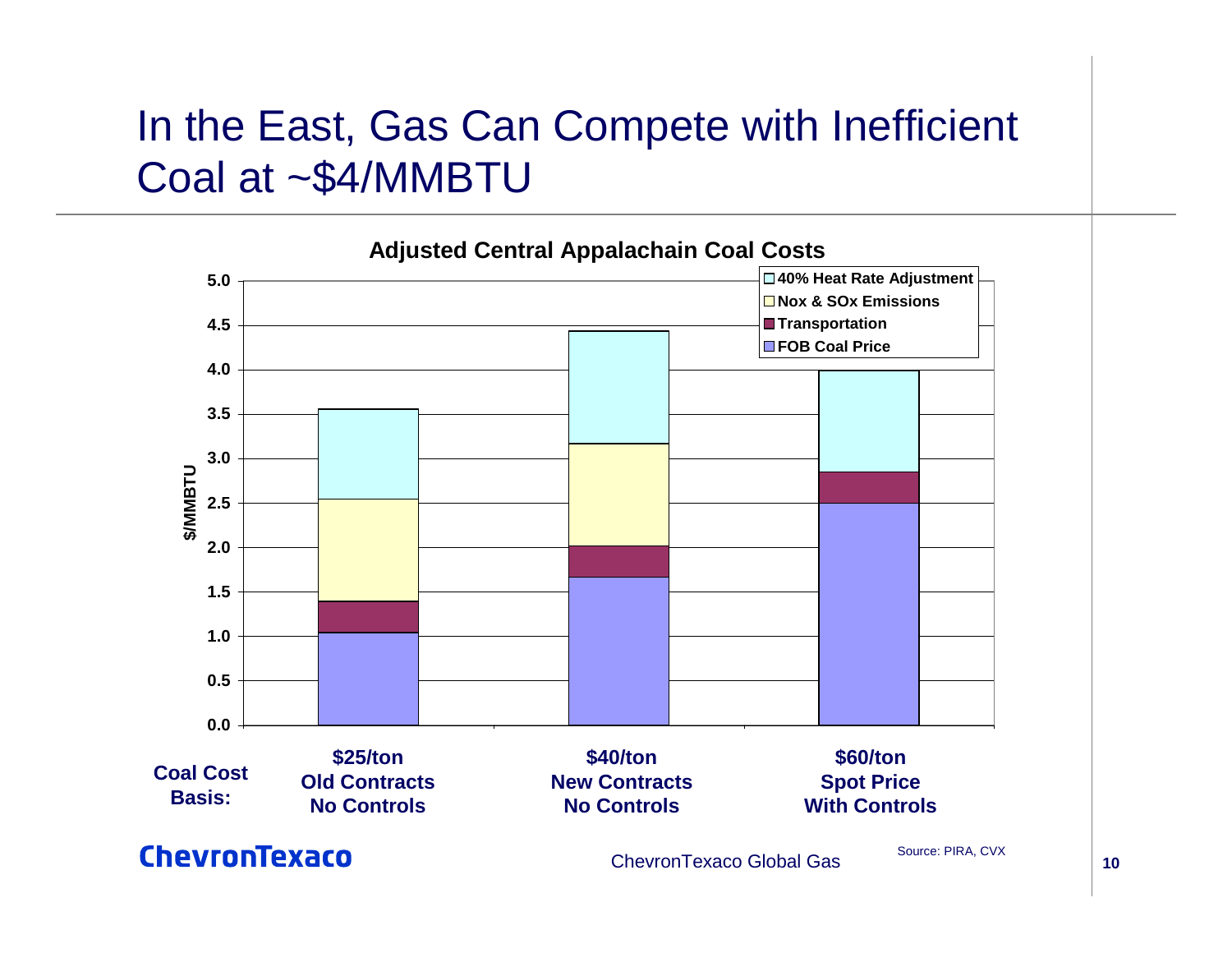### Industrial Gas Demand - Vulnerable to Additional Losses?



**ChevronTexaco**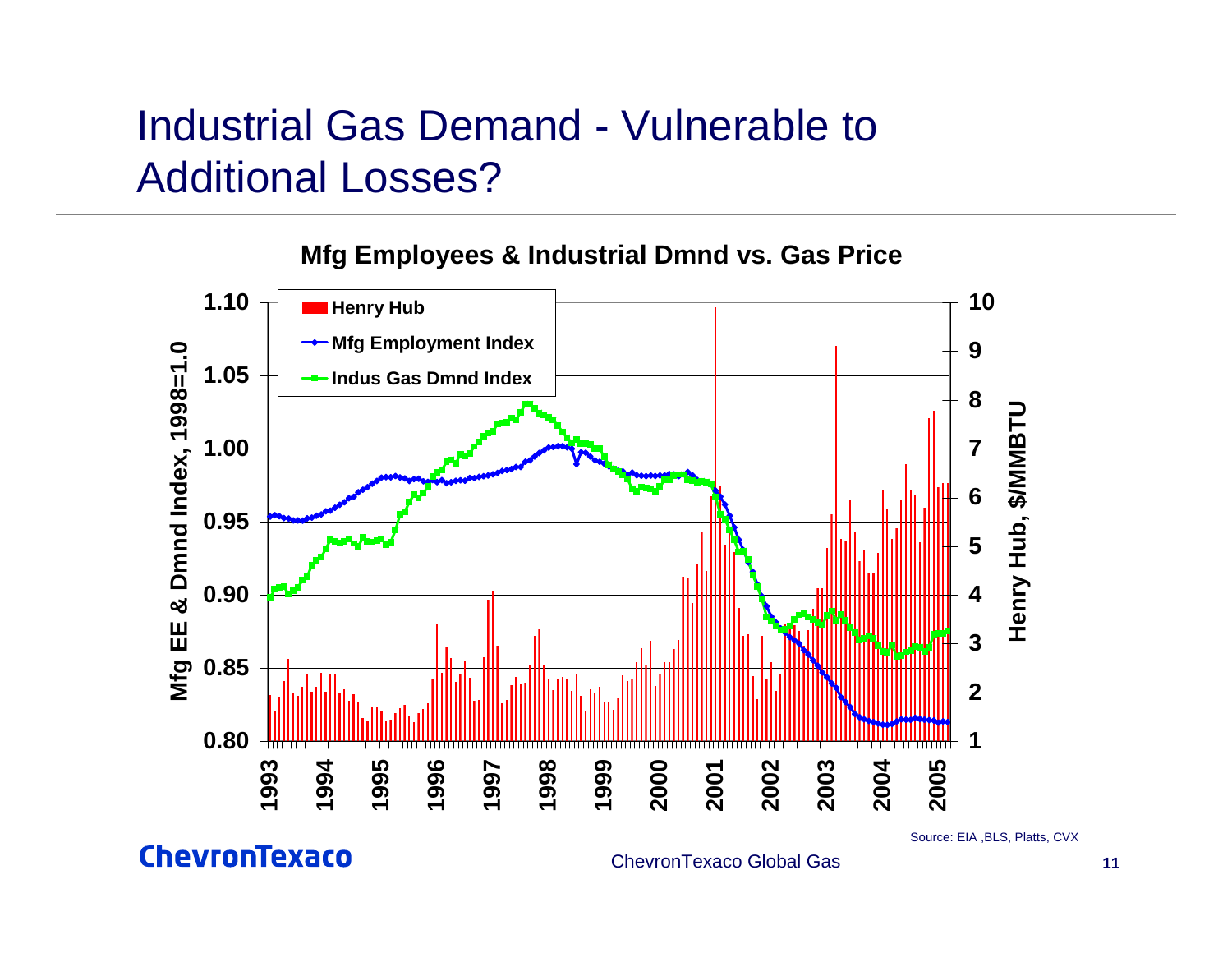## Gas Price Expected to Remain Above Longterm Average



#### **Henry Hub Price Projections**

**ChevronTexaco**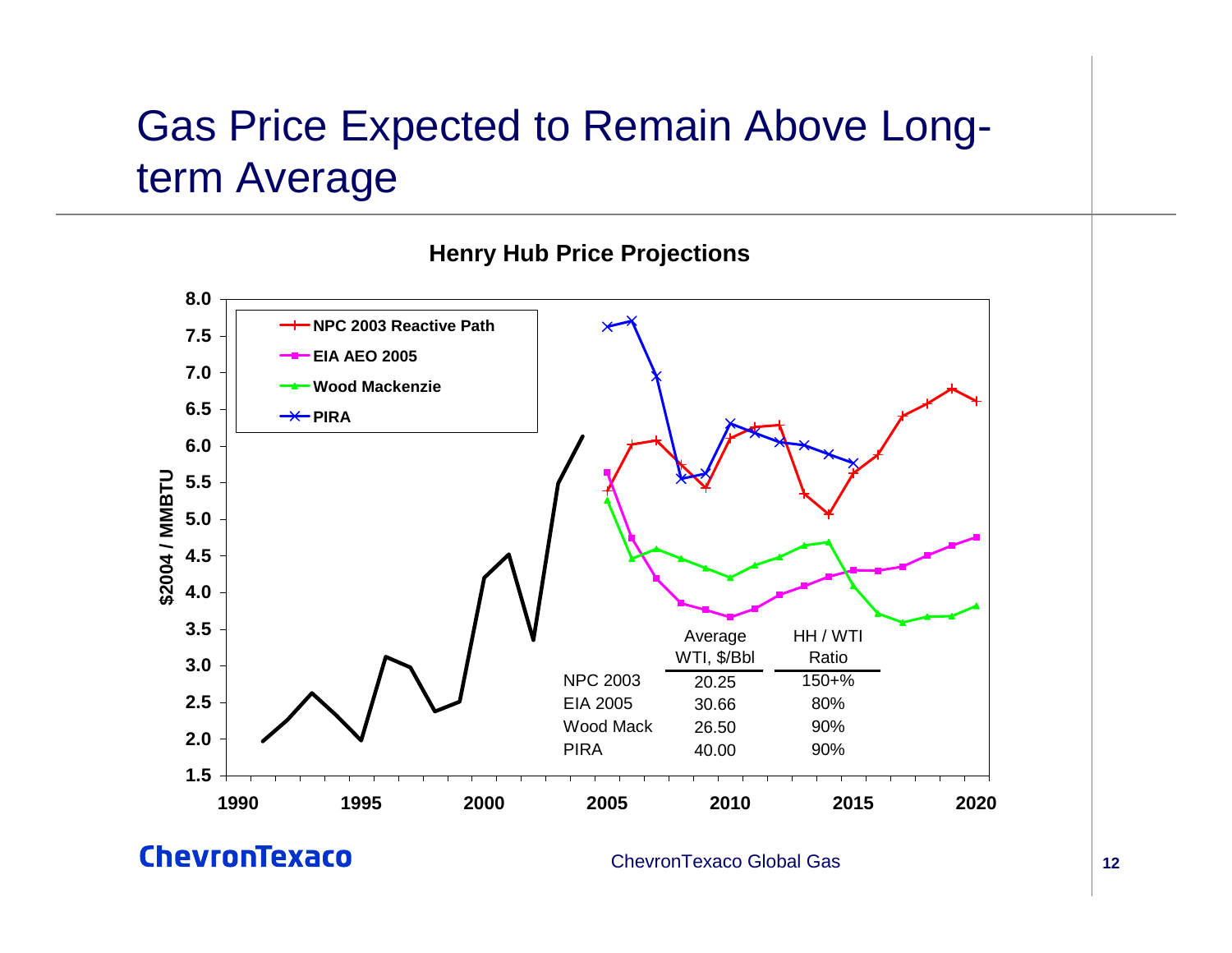## World Gas Prices are Already Becoming More Closely Linked



Source: Platts, Heron, NOC, CVX

**ChevronTexaco**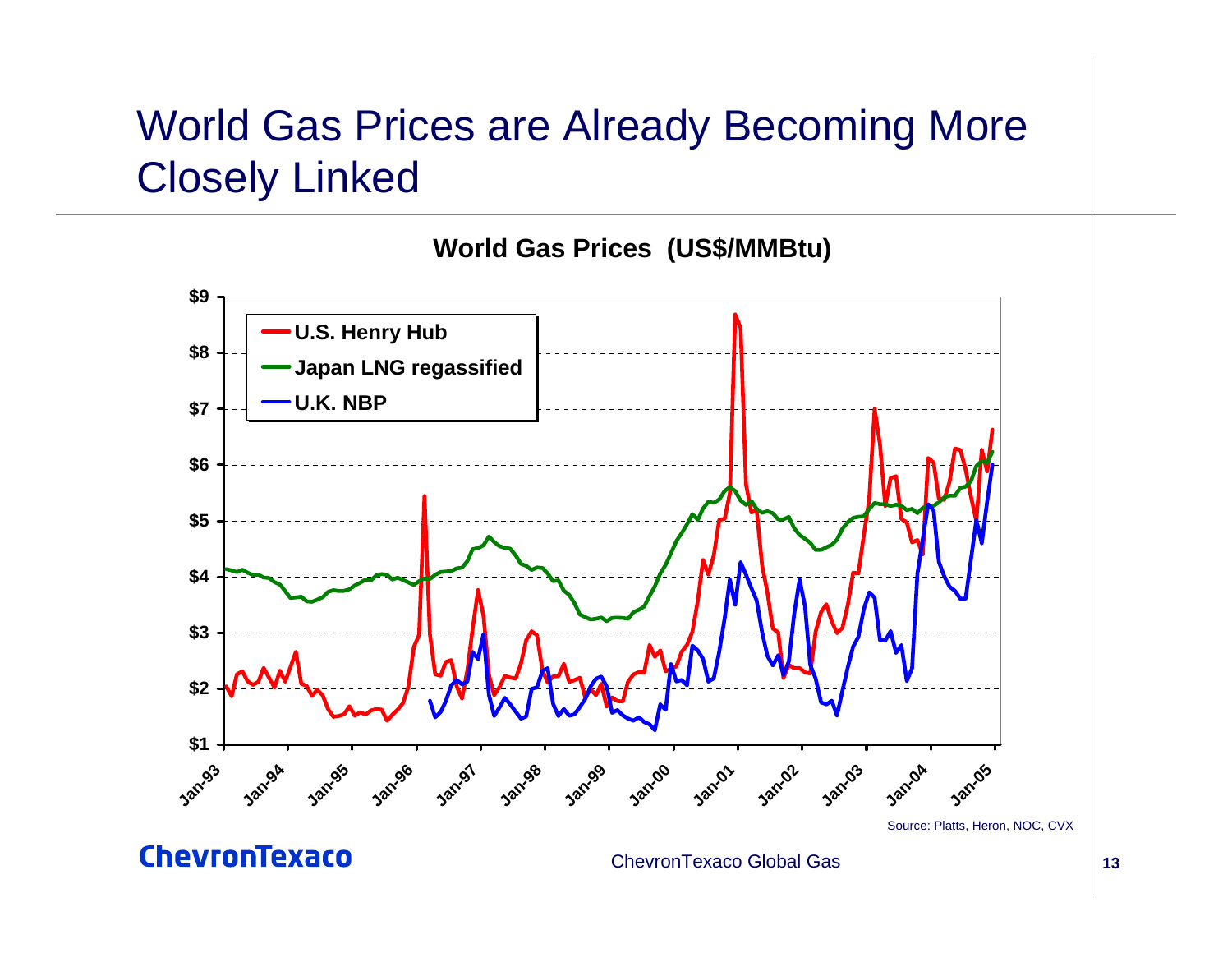## LNG Imports Projected to Increase Significantly



**Historical & Projected LNG Imports**

**ChevronTexaco**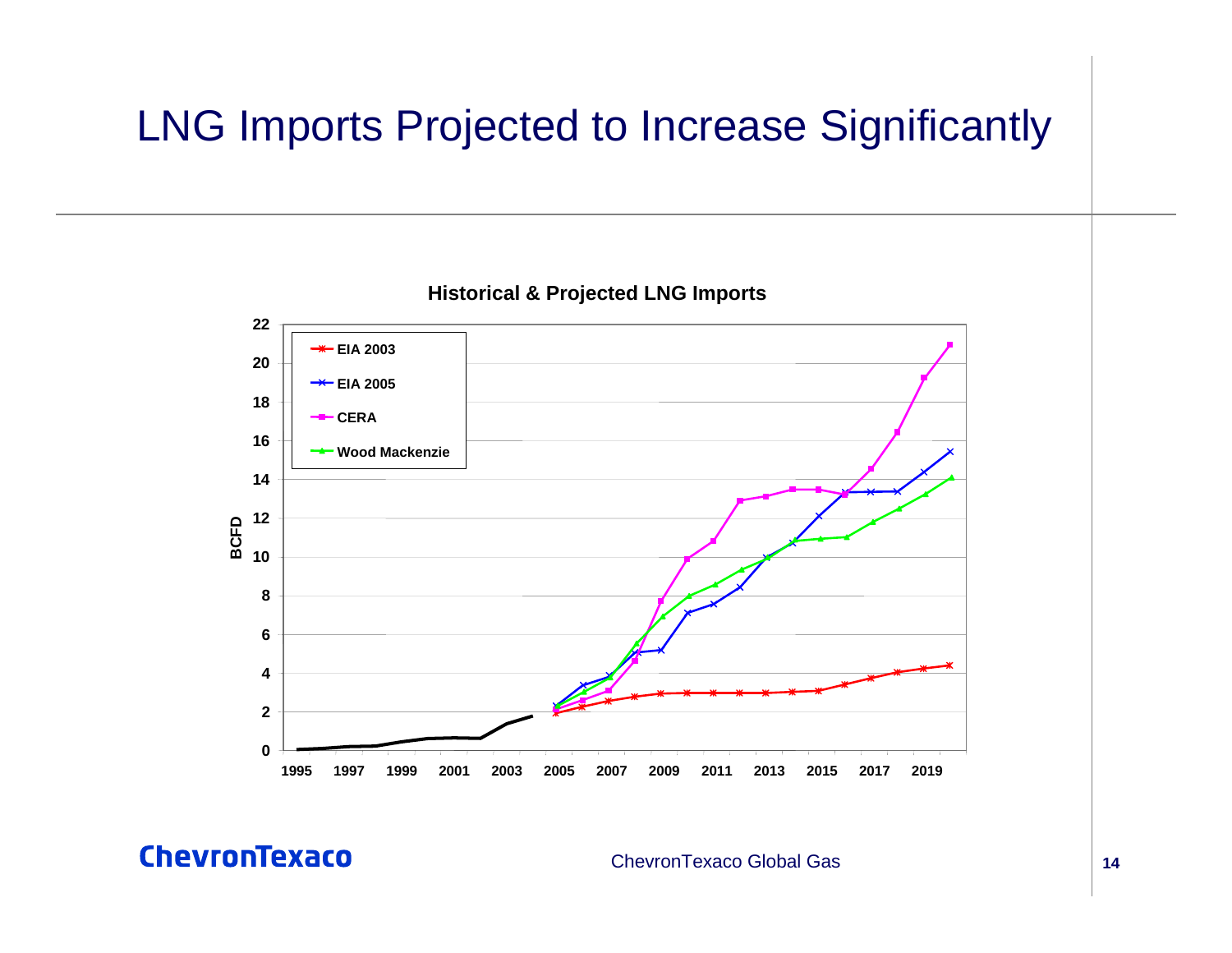## Greater Role for LNG may Shift Gas Liquids Supply

|                             | <b>Indigenous Gas at Wellhead</b> |                    |                |                 | <b>LNG</b>      |       |                |
|-----------------------------|-----------------------------------|--------------------|----------------|-----------------|-----------------|-------|----------------|
|                             |                                   |                    | <b>Onshore</b> | <b>Offshore</b> |                 |       |                |
| Mole %                      |                                   | South TX GOM Shelf | LA             | ТX              | <b>Trinidad</b> | Qatar | <b>Nigeria</b> |
| <b>Methane</b>              | 88.9                              | 94.0               | 86.8           | 95.1            | 96.2            | 90.1  | 90.7           |
| <b>Ethane</b>               | 5.9                               | 2.9                | 6.2            | 1.2             | 3.4             | 6.5   | 8.5            |
| <b>Propane</b>              | 2.1                               | 1.1                | 2.5            | 0.3             | 0.3             | 2.4   | 0.8            |
| <b>Butane &amp; Heavier</b> | 1.6                               | 1.1                | 2.0            | 0.4             | 0.1             | 1.0   | 0.1            |
| <b>N2 &amp; CO2</b>         | 1.6                               | 0.9                | 2.5            | 2.9             | 0.0             | 0.1   | 0.0            |

Source: Industry Data, CVX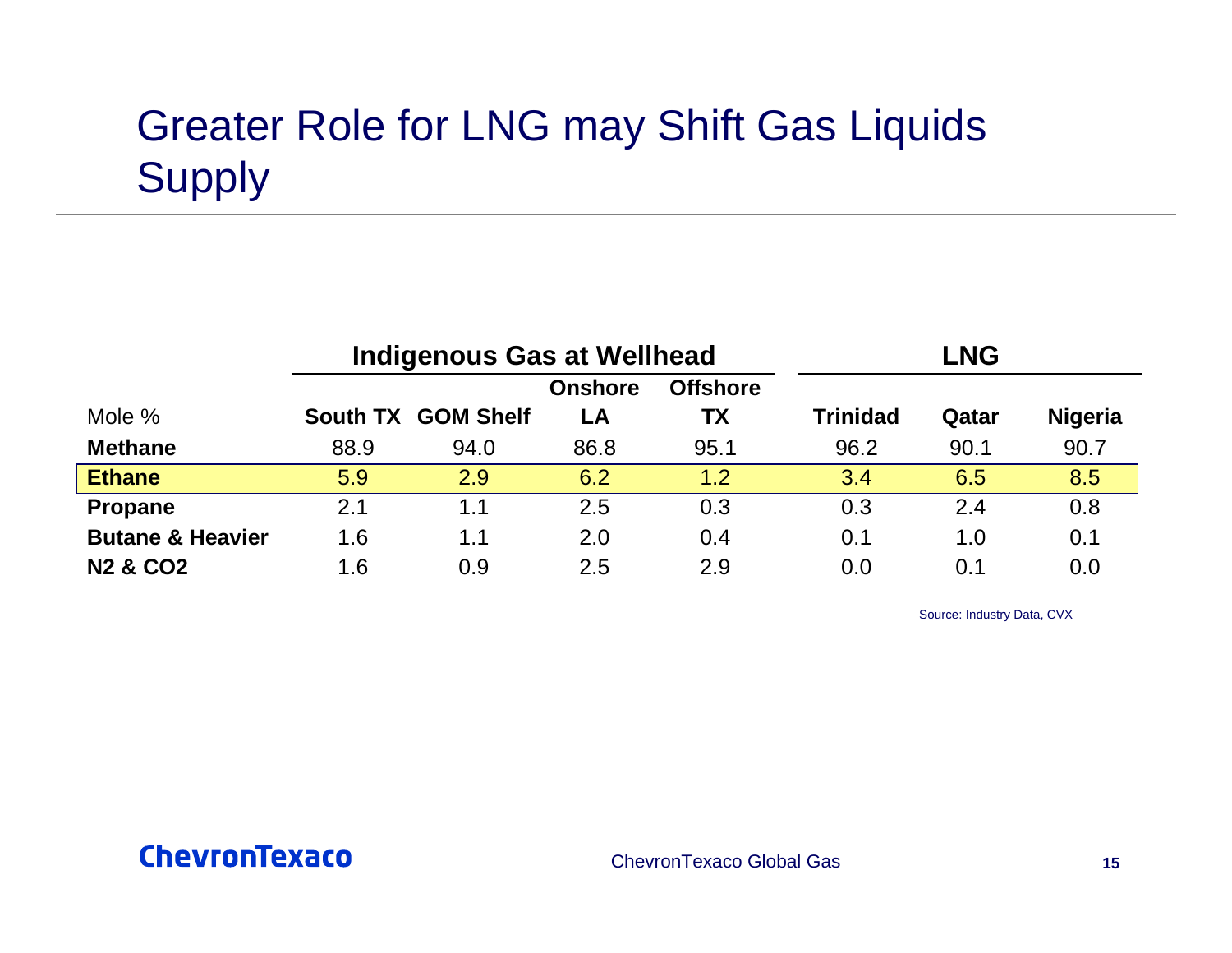### Gas Liquids Recovery Influenced by the Liquids  $\mathcal{L}_{\mathcal{A}}$ – Gas Price Spread



**ChevronTexaco**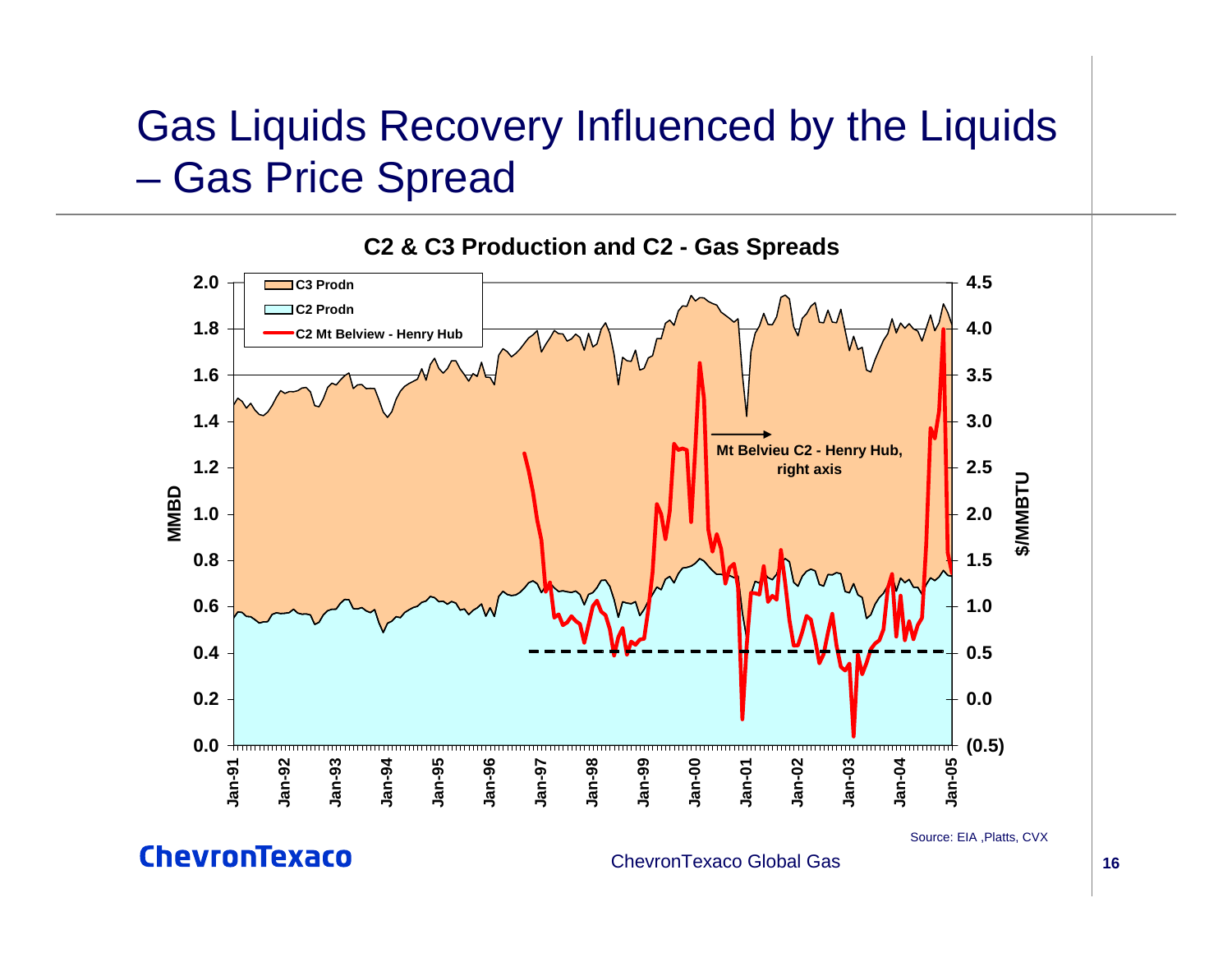# **Summary**

- New Sources of Gas Supply Required to Meet Projected Demand
	- $\mathcal{L}=\mathcal{L}^{\text{max}}$  Alignment Needed in Energy, Environmental, Regulatory & Foreign Policies
- Energy Policy Should Encourage Greater Fuel Diversity for Power Generation
- Gas Prices Expected to Remain Above Long-term Historical Average
- World Gas Prices Becoming More Closely Linked
- Greater Role for LNG may Shift Gas Liquids Supply